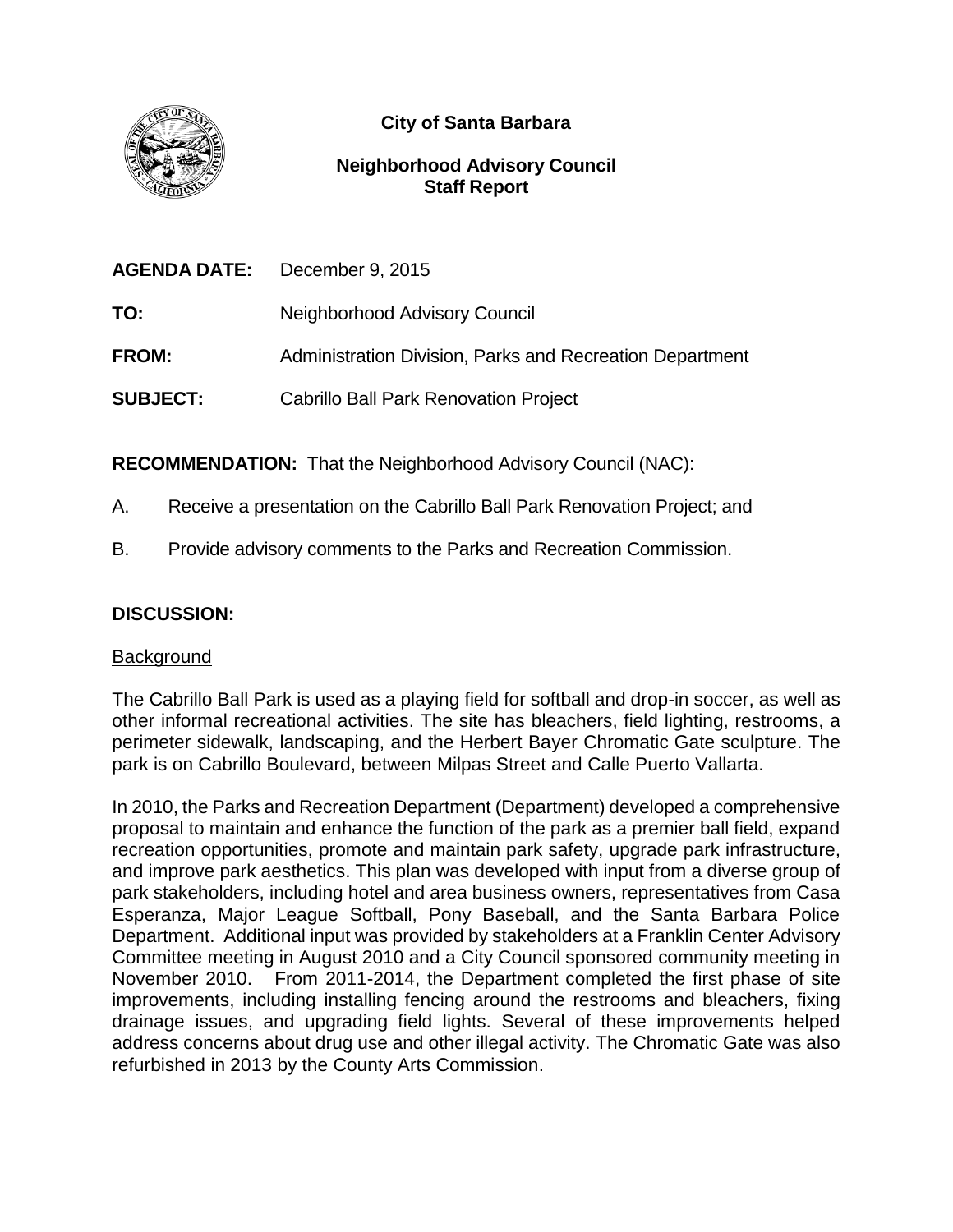Neighborhood Advisory Council Report Cabrillo Ball Park Renovation Project December 9, 2015 Page 2

On January 28, 2015, the Parks and Recreation Commission (Commission) reviewed preliminary concepts for park improvements that would further enhance recreational use of the park and improve the park entrances, circulation, and landscaping. The Commission evaluated various recreational opportunities and recommended additional evaluation of the following options:

- 1. Fitness and Play Area
- 2. Basketball Court
- 3. Fitness Area and Basketball Court

### Proposed Park Site Improvements

The following improvements are proposed to enhance park aesthetics, increase safety, and enhance existing recreational activities. The overall design is still at a conceptual stage.

- *Ball Field*: Renovation of the softball field, including new turf and a more efficient irrigation system. Installation of a six-foot tall homerun fence in the softball outfield to separate softball from other park uses. Relocation of fencing around the restrooms, bleachers, and back stop to improve access, circulation, and aesthetics.
- *Park Entrances and Circulation*: Improvements to the two Milpas Street entrances to create more open, inviting transitions into the park. Widening of sidewalks around and within the park to eight-feet. Add paths within the park to increase circulation and create an informal circuit.
- *Landscaping and Trees*: Re-landscape new recreational sites and improved entrances. Nine trees will be replaced or relocated to address better site design or poor tree health. A net increase of three trees is proposed.

### Potential Expanded Recreation Options

The southwestern section of the park provides an opportunity for expanded recreation with approximately 16,000 square feet available. It assumes a buffer area from both streets as well as from the Chromatic Gate.

Of primary consideration is the extent to which these options are compatible with the park and neighborhood, are cost effective to develop and maintain, respond to recreation needs, and can be designed and operated safely. Surrounding park uses include three hotels, single family residences, a grocery market, Chase Palm Park, and East Beach.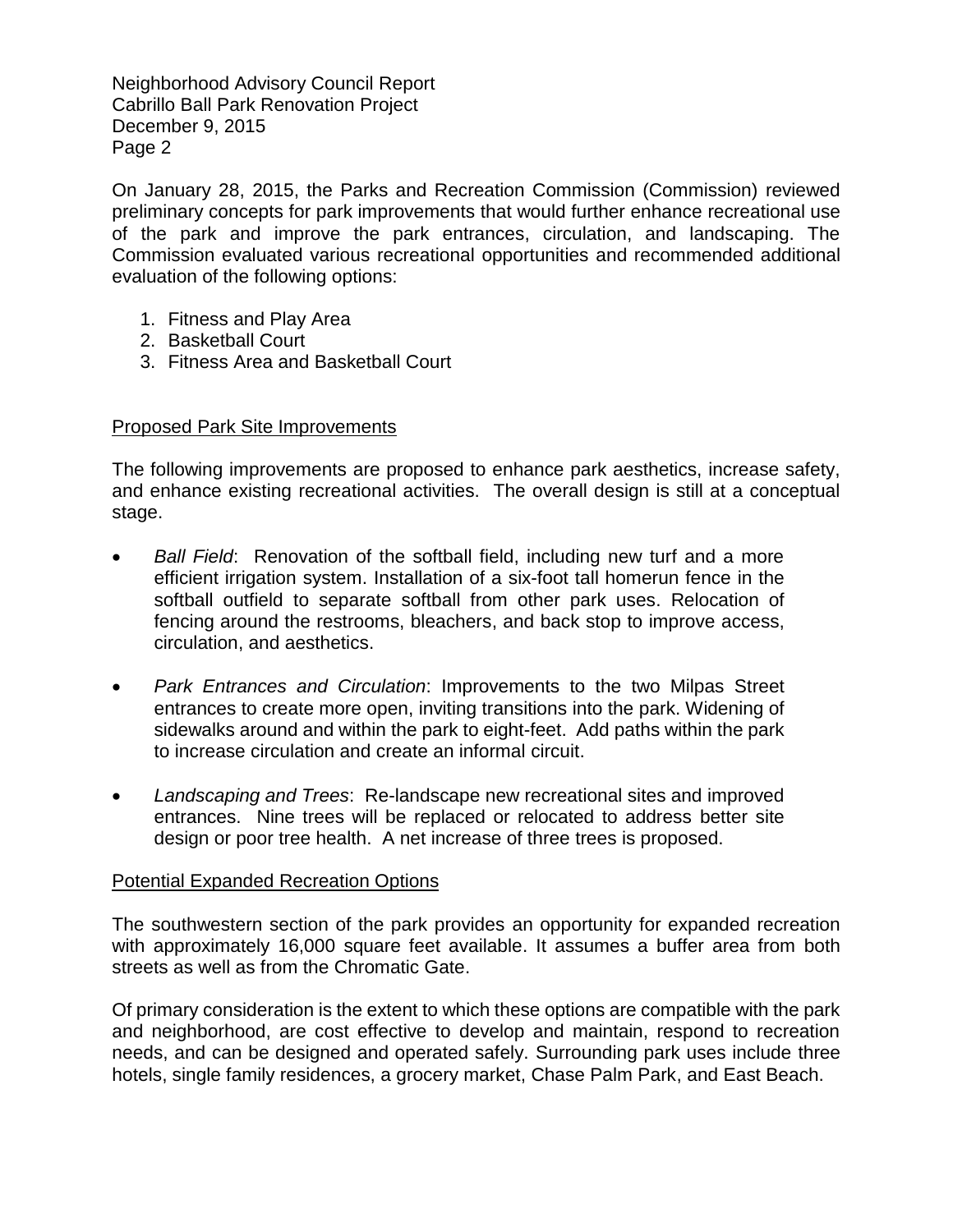Neighborhood Advisory Council Report Cabrillo Ball Park Renovation Project December 9, 2015 Page 3

- 1. *Fitness and Play Area:* Fitness stations, open lawn area, and landscape mounds are proposed to encourage outdoor exercise and casual play. The fitness stations can be positioned to follow a set exercise routine that can be accessed through a smartphone on the manufacturer's website. The play area is an informal area designed for a variety of ages and uses.
- 2. *Basketball Court:* This option proposes a junior high school-sized basketball court (74 feet long and 42 feet wide). The surface would likely be an allweather material designed specifically for outdoor basketball courts and the hoops would be at regulation height (10 feet tall).
- 3. *Fitness Area and Basketball Court*: This option includes one junior high school-sized basketball court, a small paved area, several fitness stations, flat lawn areas, and a lawn mound.

Over the years, there have been various discussions of developing outdoor basketball courts in the City's waterfront. Considerations for a basketball court include site compatibility, including visual impacts, noise, time of use, and lighting. Un-programmed, drop-in use would be promoted (i.e., no tournaments or other events would be able to reserve the court). Additional lighting for the basketball court is not proposed. For context, there are 19 full basketball courts and four half courts at nearby school sites and parks. However, none of these are in close proximity to the beach.

#### Community Input

On January 22, 2015, the Department held a meeting with community members that attended a similar meeting in 2011. Previous park improvements were discussed along with the proposed enhancements. The majority of attendees supported overall park improvements, along with outdoor fitness equipment. However, hotel representatives did not support basketball at the site stating conflicts with noise generated by a ball bouncing and yelling on the court.

Another community meeting was held October 15, 2015 at the park and about 25 people attended with participants in favor of the overall improvements. The Fitness and Play Area design was strongly supported. There were some concerns and opposition to the basketball court due to potential noise and neighborhood compatibility. The Department also received comments via email regarding the proposed project.